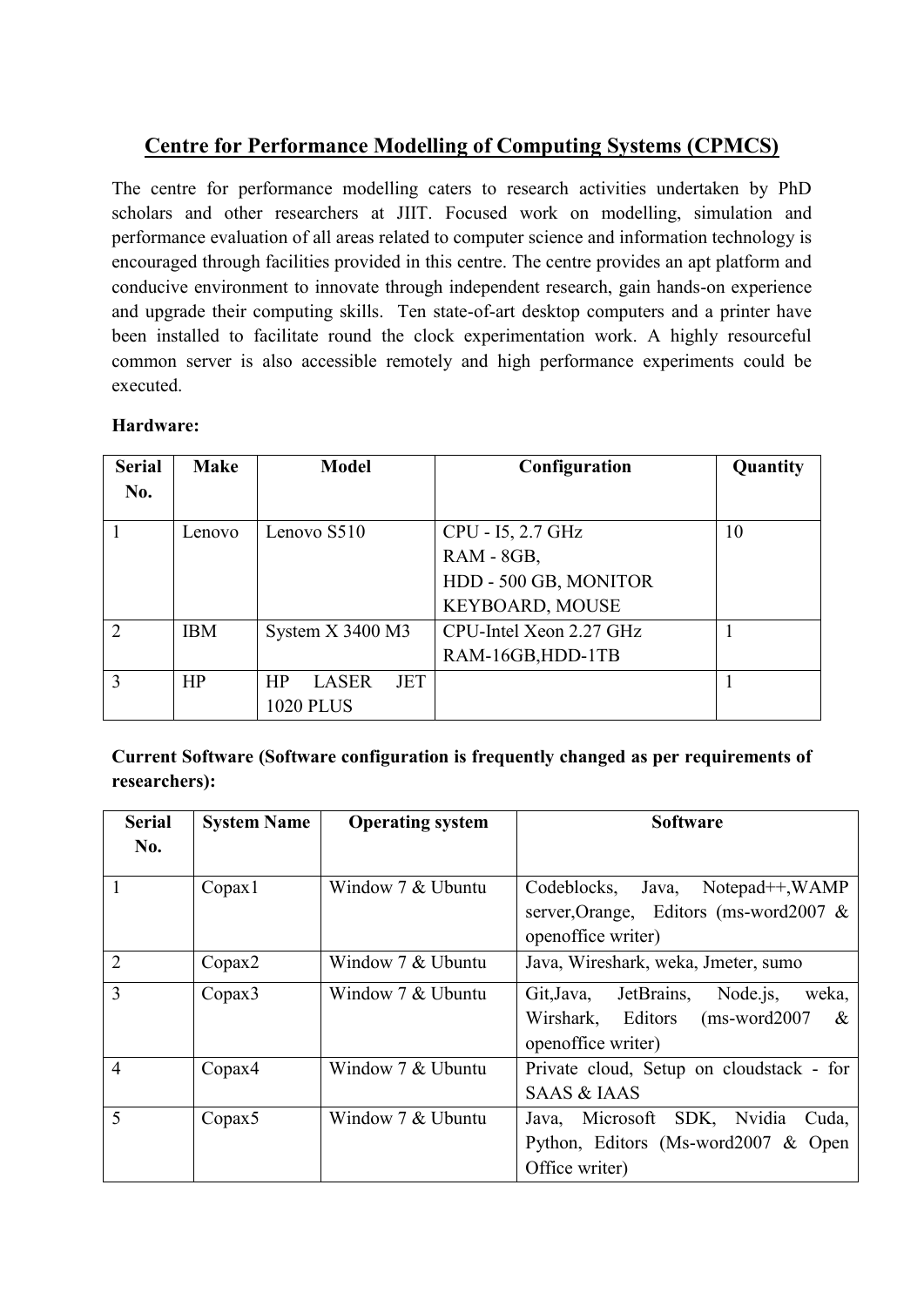| 6              | Copax <sub>6</sub> | Window 7 & Ubuntu | Notepad <sup>++</sup> , Java, Ns2, Chrome web    |
|----------------|--------------------|-------------------|--------------------------------------------------|
|                |                    |                   | developer tool plugin, Editors (Ms-word          |
|                |                    |                   | 2007 & open office writer                        |
| $\overline{7}$ | Copax7             | Window 7 & Ubuntu | Wireshark, weka, Codeblocks,<br>Java,            |
|                |                    |                   | Anaconda(Ubuntu), Theano,<br>Tensor,             |
|                |                    |                   | Keras, Ns2, Hadoop Node, Editors (Ms-            |
|                |                    |                   | word $2007 \&$ open office writer)               |
| 8              | Copax8             | Window 7 & Ubuntu | Wireshark, Weka,<br>$NS2$ ,                      |
|                |                    |                   | Anaconda(windows),                               |
|                |                    |                   | R studio, Editors (Ms-word 2007 & open           |
|                |                    |                   | office writer)                                   |
| 9              | Copax9             | Window 7 & Ubuntu | Wireshark, Weka, Hadoop Node, Sumo,              |
|                |                    |                   | Chrome web developer tool plugin, Editors        |
|                |                    |                   | (Ms-word 2007 $\&$ open office writer)           |
| 10             | Copax10            | Window 7 & Ubuntu | Wireshark, Hadoop Node,<br>Jmeter,               |
|                |                    |                   | Notepad <sup>++</sup> ,Codeblocks, Chrome<br>web |
|                |                    |                   | developer tool plugin, Editors (Ms-word          |
|                |                    |                   | 2007 & open office writer)                       |
| 11             | <b>IBM</b> Server  | Live OS           | Works with bootable                              |
|                |                    |                   | pen drive                                        |
|                |                    |                   |                                                  |

Some activities that have been done in centre till now:-

- Research Activities
	- Distributed System for Big Data Management: Hadoop environment to handle Big Data for data analysis was developed. Some of the applications like clustering of millions of tweets and clustering of webpages etc. were executed in this environment.
	- Deep Learning based framework: Three popular deep learning frameworks namely Caffe, Torch and Theano were deployed. Due to the complexity issue we were able to run only small applications on the lab systems. Further, in order to overcome this issue, we configured a server remotely from this lab. All the required packages were deployed to this server. Some of the applications like video colouring, Video summarization and Driver-less cars were simulated on this server. Each of these applications required many hours to complete the task.
	- **Projects related to Machine Translation and Document summarization** for large datasets were also implemented.
- Some PhD Scholars who have worked using facilities of CPMCS Lab
	- o Completed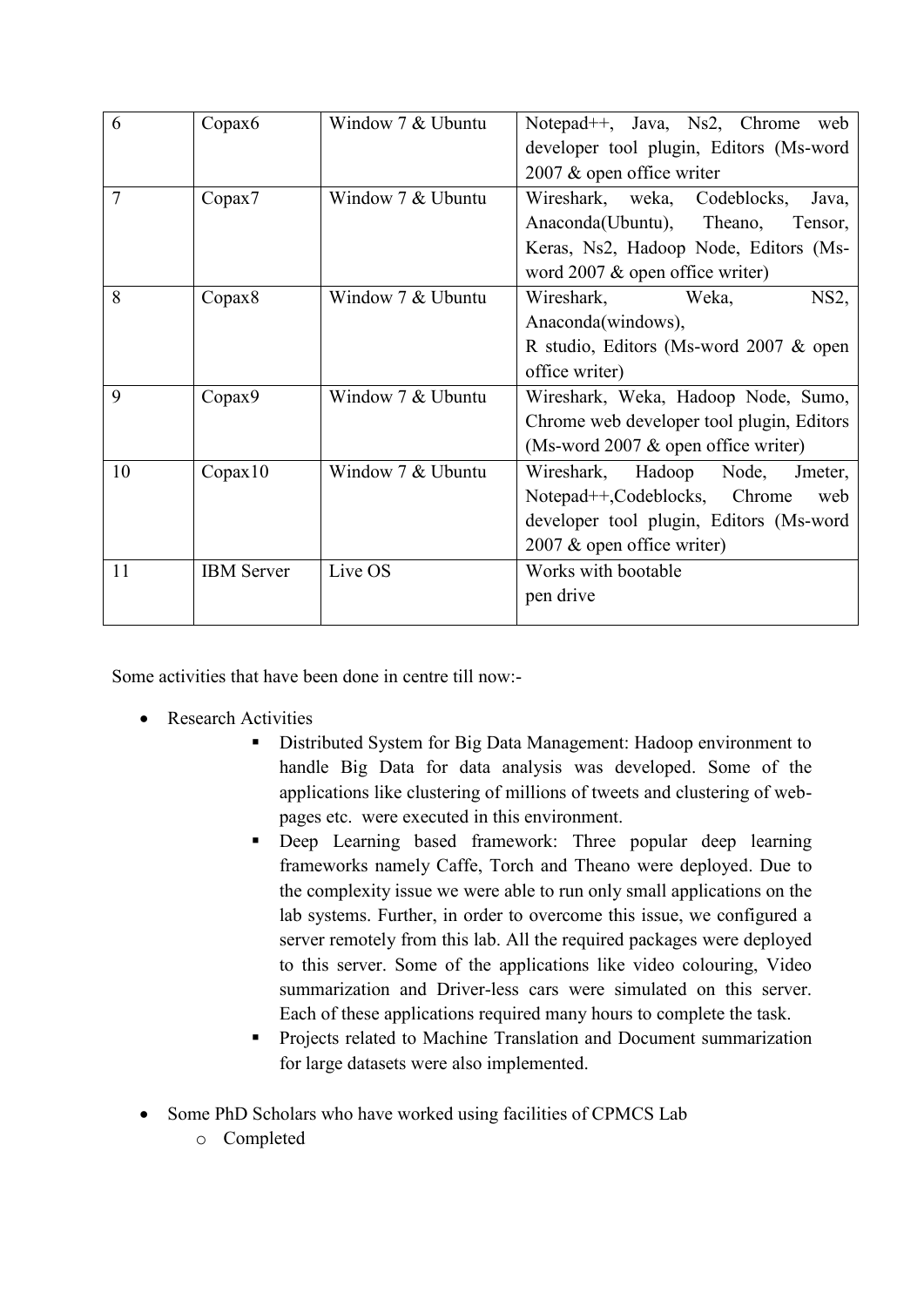- Archana Purwar- Design of Improved Approaches for Handling Missing Values, Attribute Noise and Imbalanced Classes - 2018
- Payal Khurana Development of Energy Efficient Clustering and Routing Algorithms for Wireless Sensor Networks , 2017
- K Rajalakshmi Towards Cost Effective Survivable Mobile Access Network, 2016
- Prakash Kumar Virtualization Based Resource Allocation Strategies for Cloud IaaS Environment, 2016
- o Ongoing
	- Neetika Jain Energy latency trade-off for real time wireless sensor systems.
	- Priyanka Chandani Improving Software Quality with Effective Defect Prevention
	- Madhu Khurana Change Detection in Remotely Sensed Images
	- Sakshi Optimization of shortest path algorithm with label constraints
	- Avinash C Pandey Efficient Data Mining Using Nature Inspired Algorithm
	- Neerja Negi- Efficient Web Service selection using QoS parameters
	- Saurabh Kumar Srivastava A Robust Performance Evaluation Model for Text Classification Based on Input Characterization and Feature **Selection**
	- Amanpreet Kaur Efficient Node Localization Schemes for Wireless Sensor Networks
	- Ankita Evolutionary Algorithms
	- **Mradula Sharma- Information Security in Big Data**
	- **Meenal Jain Network Security Using Machine Learning**
	- Purtee Jethi Effort Estimation in Software
- M.Tech Dissertation July 2017-May 2019
	- **Performance Evaluation of Data balancing techniques resulting in two** research publications in International Conferences
	- Analysis of data communications protocols with algorithms
	- Comparative analysis of algorithm for management of traffic
	- Comparison of Deep Learning & Machine Learning Techniques for prediction of Air & Water pollutants concentration using selected parameters
	- Comparative Analysis of Spam Detection using Machine Learning and Deep Learning
	- Comparative analysis of Feature Selection methods for Big Data Analytics
	- **Performance analysis in Big Data Technologies**
	- Tuning Hadoop Mapreduce Performance by using ETL Tool ,combiner and increasing Input split size
	- Big Data Large Graph Evaluation for finding communities
	- Analysis of LDA Model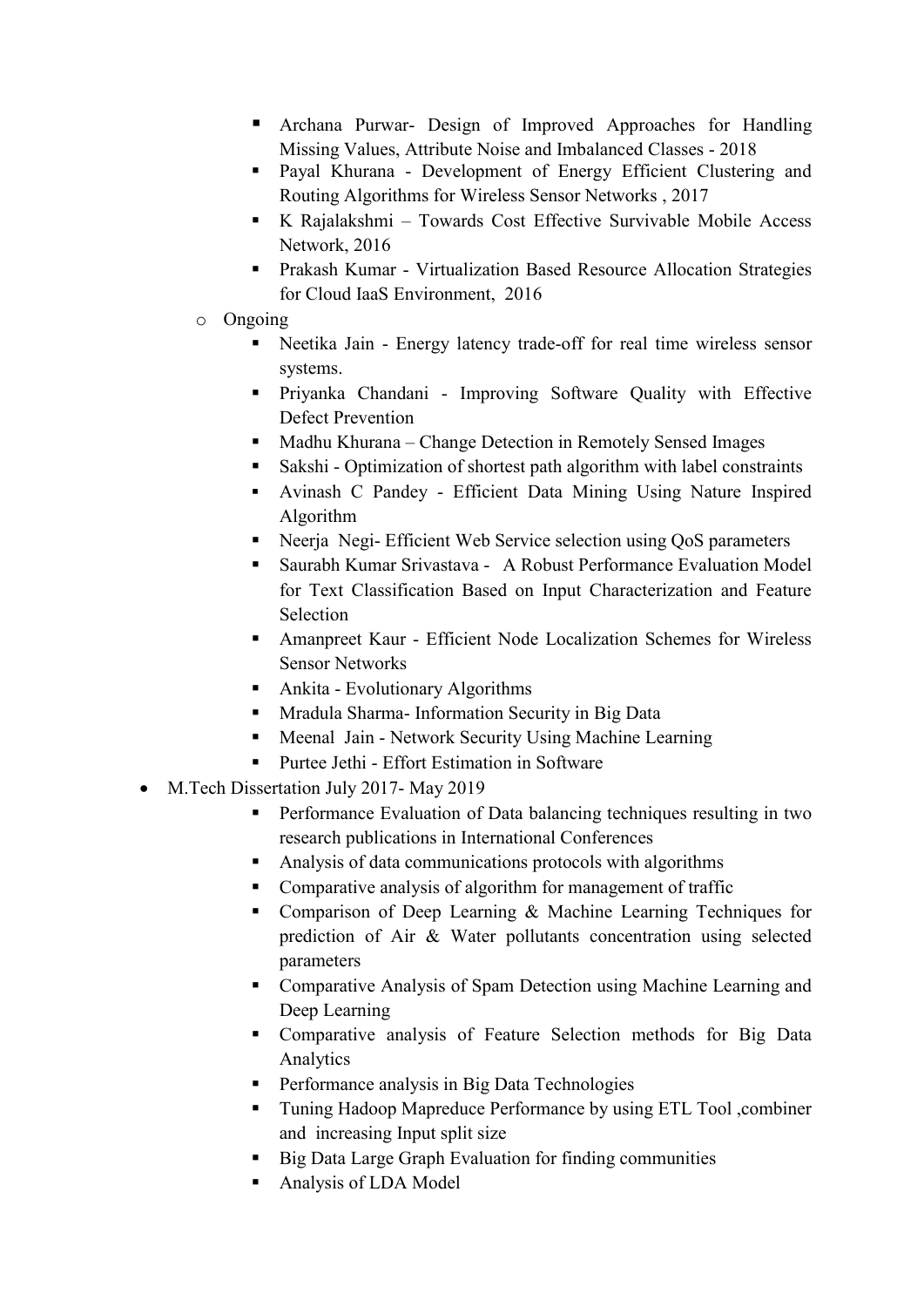- Minor Projects with focus on performance evaluation and dataset creation were undertaken in following areas (Jan 2017- April 2019)
	- o Blockchain based Stock Exchange and its Evaluation against Traditional one
	- o Comparative Analysis of Various Classifiers For Gesture Recognition
	- o Convolutional Neural Network Classification for Self-Flying Aircraft using **TensorFlow**
	- o Comparative analysis of word embedding models
	- o sense based word embedding model
	- o Evaluation of Micro Activity Recognition of Mobile Phone Users Using Inbuilt Sensors
	- o Content Analysis Using Word-Cloud
	- o Music Information Retrieval (MIR)
	- o LIPSYNC-Automated Lip Reading using Deep Learning
	- o Performance Analysis of No-Escape Search
	- o HeartBeat based Health Prediction
	- o Image Colorization using CNN
	- o Video Quality Enhancement
	- o Typing tutor
	- o Image Style Transfer

These activities resulted in several research publications in international journals and conferences.

A project named *"Corpus for Performance Assessment of Computing Systems (CoPACS)"* has been initiated in the centre. This project intends to focus on following artifacts:

1. A unified and contemporary ontology on performance evaluation by integrating the contemporary research of various sub-fields of CSE/IT

2. Compilation of existing tools, methods, datasets, test benches, test instruments for measurement and modelling of performance evaluation of computing systems.

3. New tools, methods, datasets, test benches, test instruments for measurement and modelling performance wrt various sub-fields of CSE/IT.

- Faculty Contributors of the Project
	- o Dr. Sangeeta Mittal
	- o Dr. Gagandeep Kaur
	- o Mr. Prashant Kaushik
	- o Dr. Neetu Sardana
	- o Dr. Kavita Pandey
	- o Dr. Aparajita Nanda

Some activities that were done to enrich the project are as follows

- Dual Degree Summer Projects (June 2016)
	- Performance evaluation of mongodb vs cassandra
	- Topic Modelling of Tweets using MONGODB
	- Performance Evaluation of NOSOL Databases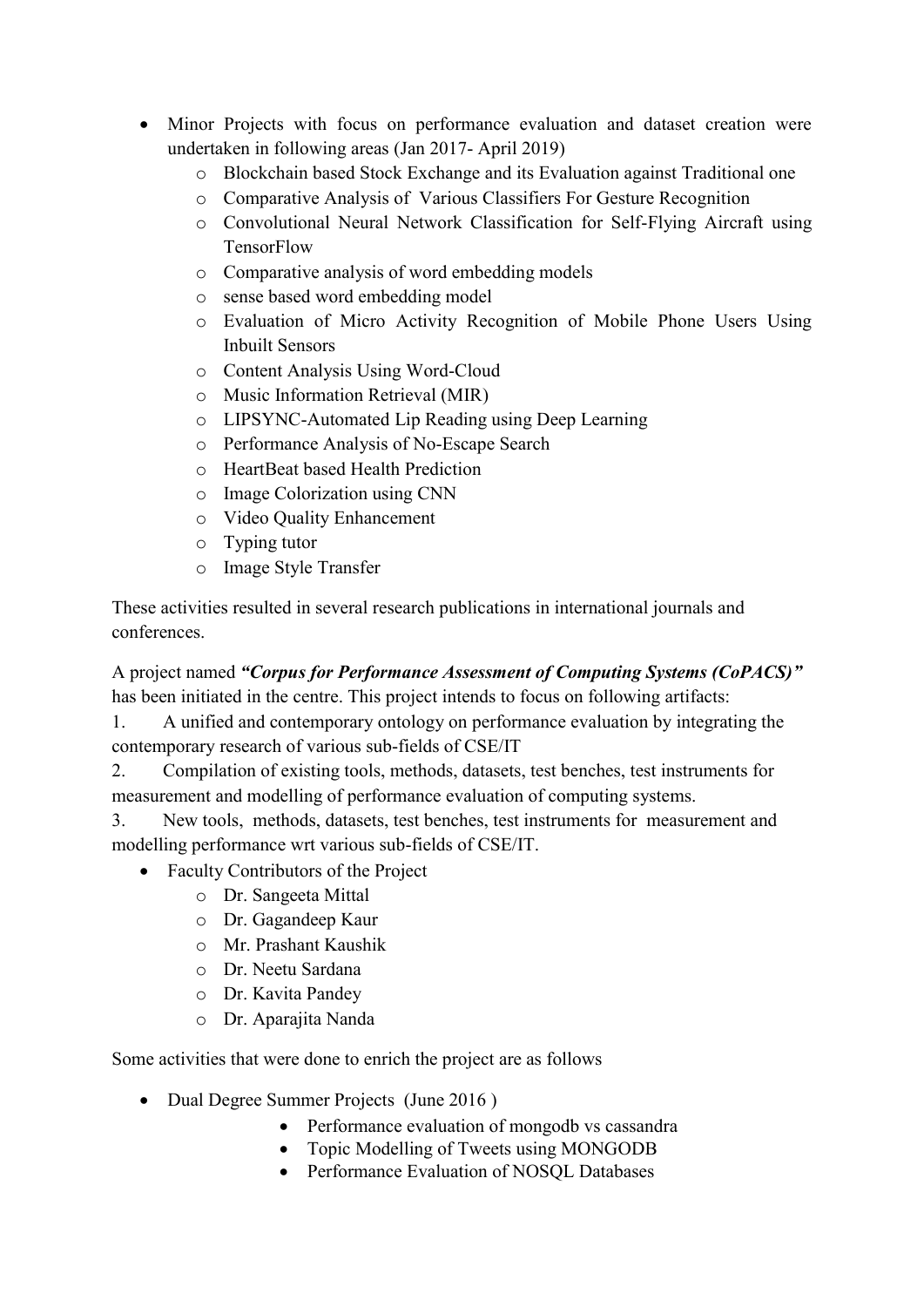- TCP/IP Networks Performance Evaluation
- Taxonomy of Performance Metrics for Computer Networks
- Performance Evaluation of RESTful API Scaling
- Organizing FDP
	- o Performance Assessment of Computing Systems from 10th July –15th July 2017
- Courses Enrichment
	- o Theory Courses
		- **Performance Evaluation of Computing Systems (Even Semesters, upto** July 2017)
		- High performance Data Analysis (July 2016)
		- $\blacksquare$  High Performance Web & mobile Applications (July 2016, July 2017)
		- High Performance Software Engineering (Odd Semesters, up to July 2016)
		- o Labs
			- High Performance Programming Lab Summer Sem 2016
			- Lab exercises for performance related experimental studies were done on following topics:-
				- Network Security
				- Computer Networks
				- Web Applications
				- Data Mining
				- Computer Architecture
		- o Seminar and Term Paper of MTech Students
			- **Performance Related Work and Studies (July Dec. 2016)** 
				- 5G Communication
				- Software Defined Networks
				- Performance Evaluation of Clustering Algorithms
				- Performance Evaluation of MongoDB vs Cassandra
- Future Plans
	- o To systematically introduce performance assessment studies and broad scope of this project as a major project and dissertation domain
	- o With respect to chosen area of work, learning outcomes of projects under CoPACS would be as follows:
		- Explain the performance evaluation terminology and techniques
		- Specify performance requirements
		- Select appropriate performance evaluation metrics
		- Generate benchmark datasets for performance evaluation
		- Evaluate performance of existing tools, systems or approaches on chosen metrics